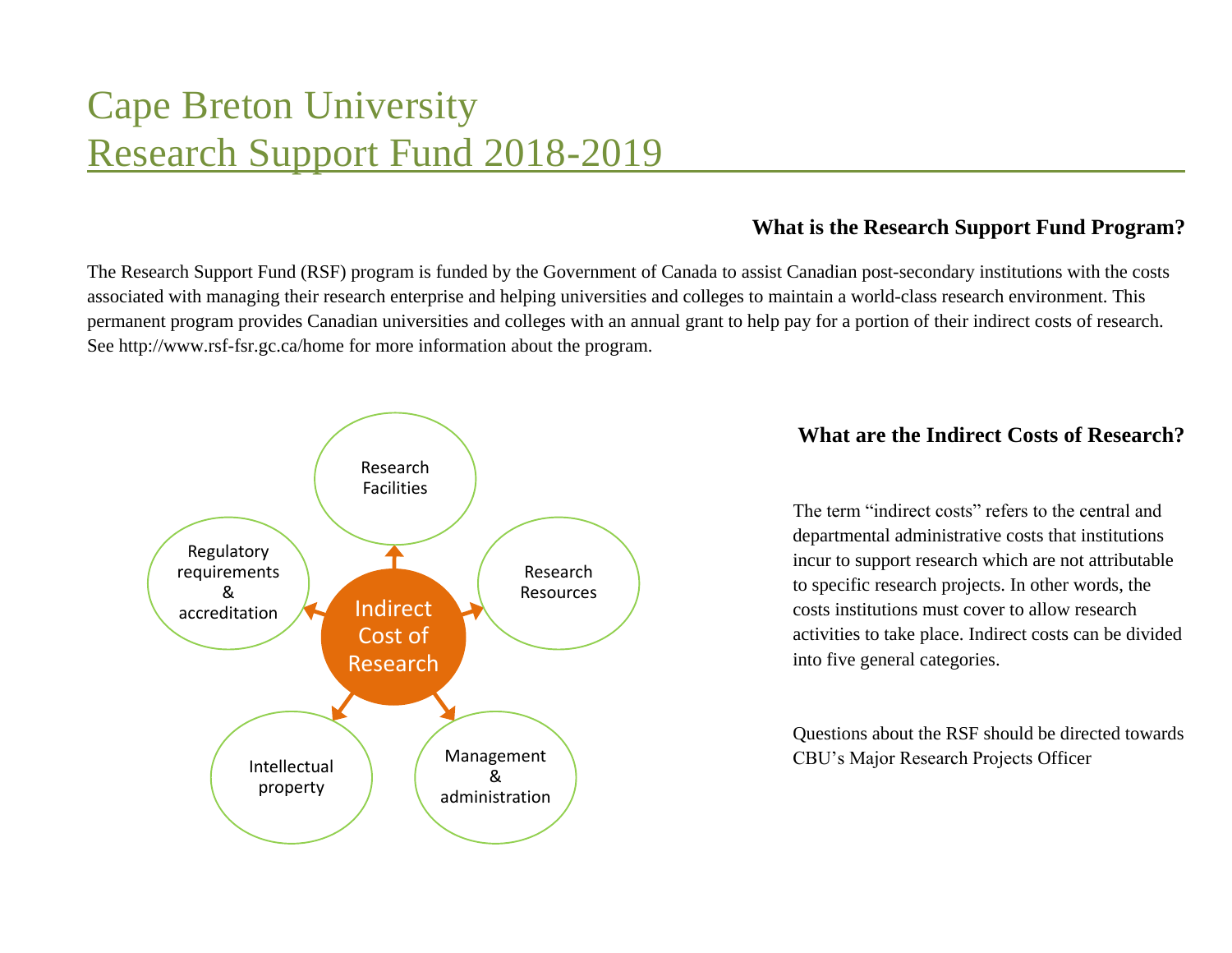# **How is the Research Support Fund Calculated?**

Grants are based on funding that institutions have received from the three federal granting agencies in the three years preceding the grant cycle.

| <b>Average revenues from</b><br><b>CIHR, NSERC &amp; SSHRC</b> | <b>Funding from Research Support Fund</b> |
|----------------------------------------------------------------|-------------------------------------------|
| First \$100,000                                                | 80%                                       |
| Next \$900,000                                                 | 50%                                       |
| Next \$6 million                                               | 40%                                       |

This formula provides higher rates of funding for the institutions that receive the least amount of money from the federal research granting agencies. In this way, the Research Support Fund helps smaller universities and colleges provide adequate support to their research programs and strengthen their research capacity. See also http://www.rsffsr.gc.ca/apply-demande/calculations-eng.aspx

# **How Much Is CBU Allocated?**

In 2018-2019, we were allocated \$446,681. We were also informed of our allocation for 2019-2020, which is \$441,728.